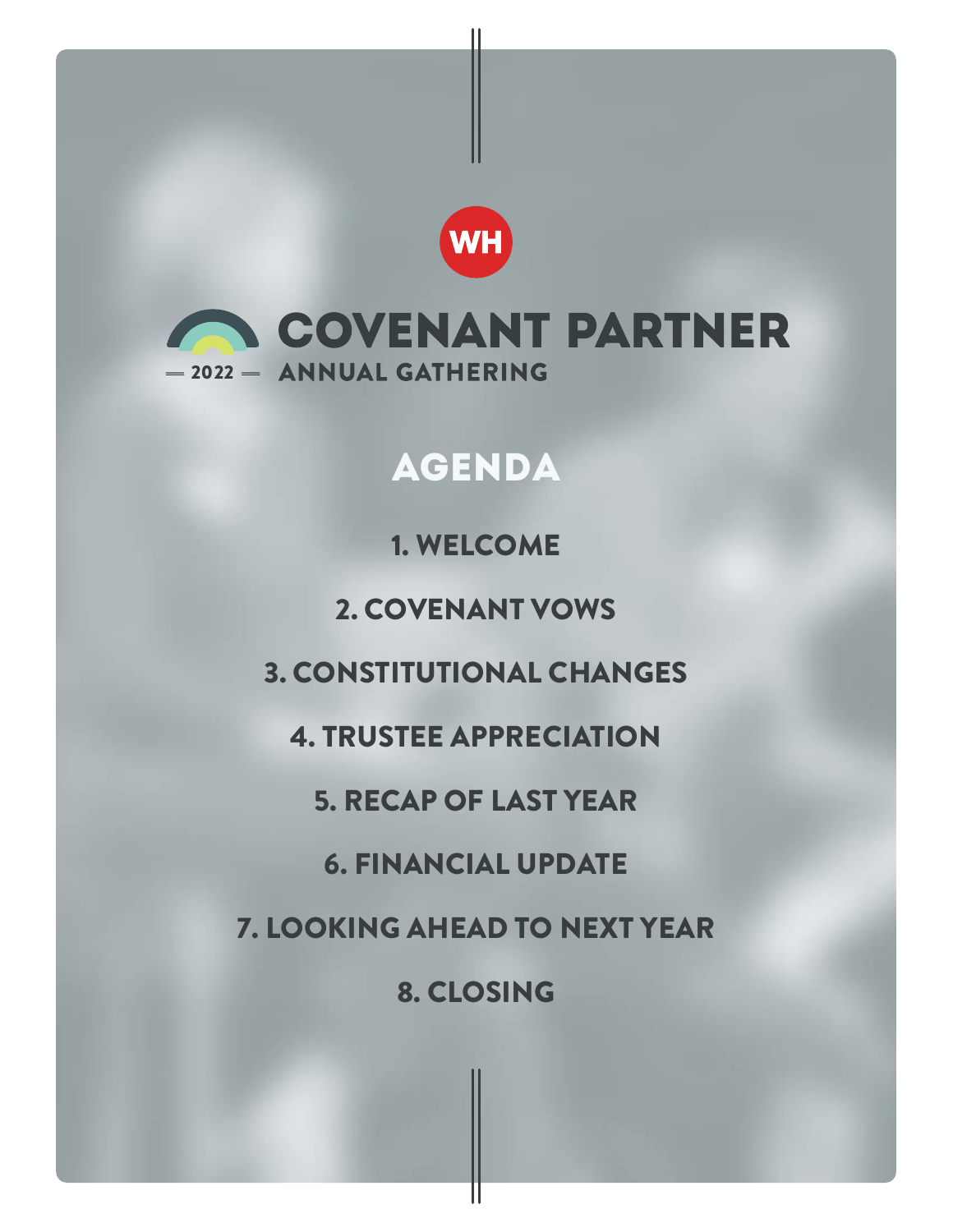# FINANCIAL UPDATE

## ORIGINAL BUDGET 2021-22

| Income                                         |    |             | \$2,934,515    |
|------------------------------------------------|----|-------------|----------------|
| <b>Offerings</b>                               |    | \$2,929,845 |                |
| Other                                          | \$ | 4,670       |                |
| <b>Expenses</b>                                |    |             | ( \$2,813,548) |
| Human Resources                                |    | 1,854,656   |                |
| Ministry Expenses                              | \$ | 958.892     |                |
| <b>Capital Improvement Fund</b><br>(\$120,000) |    |             |                |
| Surplus/(Deficit)                              |    |             | \$967          |

#### FISCAL YEAR FORECAST THROUGH JUNE 30

| Income                          |             |           | \$3,014,031   |
|---------------------------------|-------------|-----------|---------------|
| Offerings                       | \$3,007,044 |           |               |
| Other                           | \$          | 6,987     |               |
| <b>Expenses</b>                 |             |           | (\$2,892,533) |
| Human Resources                 | \$          | 1,737,802 |               |
| Ministry Expenses               | \$          | 1.154.731 |               |
| <b>Capital Improvement Fund</b> |             |           | (\$120,000)   |
| Surplus/(Deficit)               |             |           | \$1,498       |

# NEXT FISCAL YEAR

| Surplus/(Deficit)                                       |          |                        | \$718          |
|---------------------------------------------------------|----------|------------------------|----------------|
| <b>Capital Improvement Fund</b>                         |          |                        | (\$120,000)    |
| <b>Expenses</b><br>Human Resources<br>Ministry Expenses | \$<br>\$ | 1,843,629<br>1,020,475 | ( \$2,864,104) |
| <b>Offerings</b><br>Other                               | \$<br>\$ | 2,980,451<br>4.371     |                |
| Income                                                  |          |                        | \$2,984,822    |

## SAVINGS BALANCE

| <b>Capital Improvement Fund*</b> | \$649,502 |
|----------------------------------|-----------|
| <b>Cash Reserves</b>             | \$234,462 |
| <b>Total Savings Balance</b>     | \$883,964 |

\* as of 6/30/2022

#### COVENANT PARTNER -2022 - ANNUAL GATHERING

## GIVING AWAY OUR RESOURCES IN 2021-22

#### **During this fiscal year, we shared over \$239,500 with others:**

Missionary Support: \$95,400 Thanksgiving Meals: \$7,500 New Neighbors to support refugees in MN: \$53,588 MLK Race & Peace Learn-a-thon: \$25,000 Blanket Drive: \$5,250 Food Fundraiser: \$16,647 Food Shelf Groceries: \$36,117

# TINY HOME WAREHOUSE UPDATE

At last year's annual Covenant Partner gathering, we launched a Making Space fundraiser. Our goal was to renovate part of our building so we could be more efficient with tiny home construction projects. We were hoping that a "warehouse" space would be finished by now, but we hit delays with our contractors and supplies. Please be praying that we can complete it this summer!

# THE PLAZA THEATER

As most of you know, the Plaza has been closed since the start of the pandemic. Unfortunately, the future of second-run theaters is still very uncertain since movie studios have shortened the window of time before films are available on streaming services.

We continue to keep tabs on the industry; please pray we get more clarity this coming year.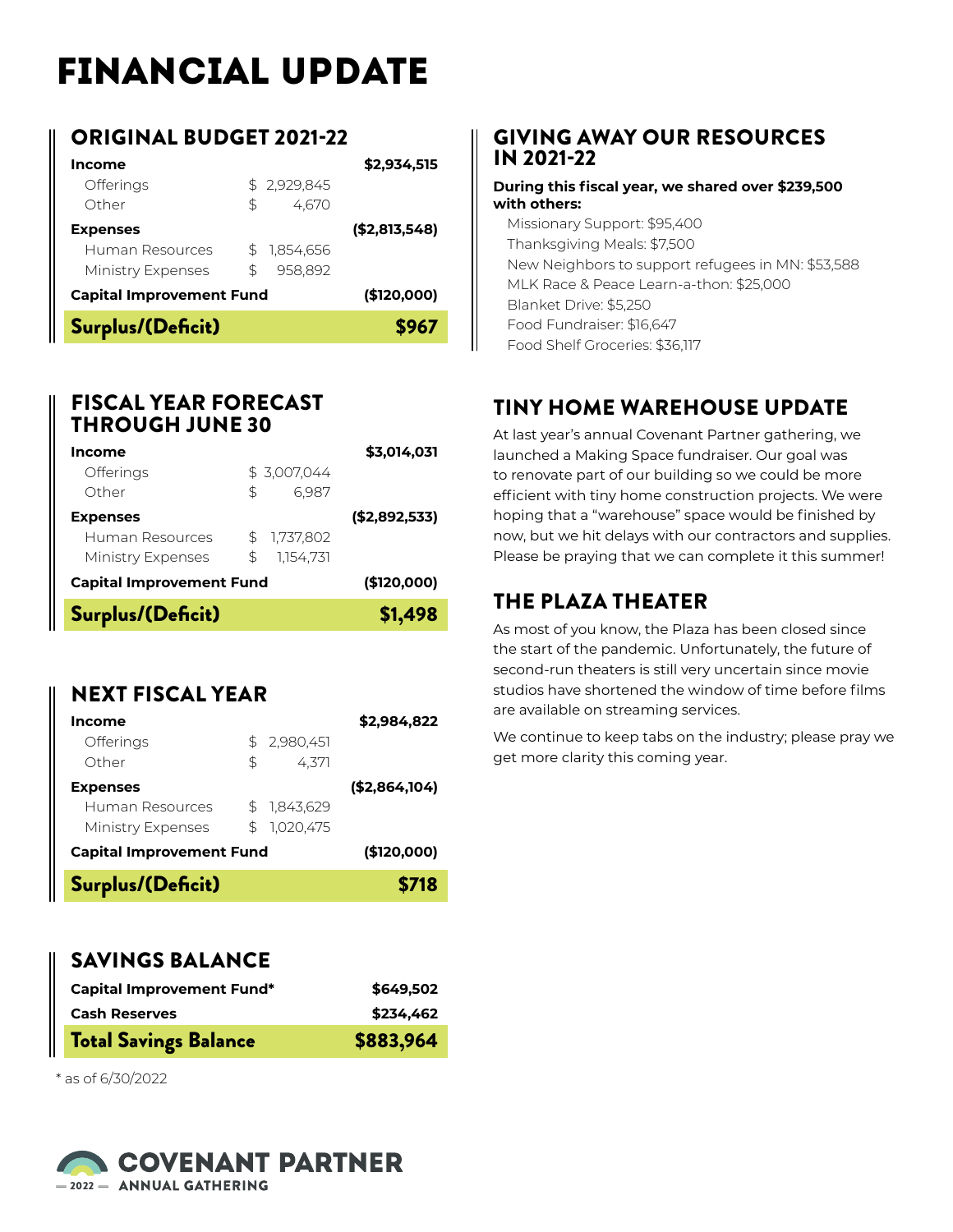# PROPOSED CONSTITUTION CHANGES

## PROPOSED CHANGE #1 – BOARD NAME

| <b>Current Board Name</b> | <b>Proposed Board Name</b> | Commentary                                                                                                                                                                                                                                                                                                                                                                                                                                                                                                                                                                                                                                                                                                                                                                  |
|---------------------------|----------------------------|-----------------------------------------------------------------------------------------------------------------------------------------------------------------------------------------------------------------------------------------------------------------------------------------------------------------------------------------------------------------------------------------------------------------------------------------------------------------------------------------------------------------------------------------------------------------------------------------------------------------------------------------------------------------------------------------------------------------------------------------------------------------------------|
| Overseer Board            | Elder Board                | For many years this group has been known as the Overseer Board. Over the last few years,<br>however, a number of people have pointed out that the word "overseer" was used on<br>southern plantations during the slavery era as the title of the person who managed slaves for<br>the plantation owner. For many people, when they hear "overseer," the first thing that comes<br>to mind is the African-American slavery experience. This is not what we want to<br>communicate! Recently, the board discussed this issue and would like to change their name<br>from "Overseer board" to "Elder board," which is also a more biblical term. This is language<br>that appears in our church constitution, and a change requires affirmation from our<br>Covenant Partners. |

#### PROPOSED CHANGE #2 – COVENANT LANGUAGE

| <b>Current Covenant</b>                                                                                                                                                                                                              | <b>Proposed Change</b>                                                                                                                                                                                                          | Commentary                                                                                                                                                                                                                                                                                                                                                                                                                                                                                                                                                                                                                                                                                                                                                                                                                                                                                                                                                                                           |
|--------------------------------------------------------------------------------------------------------------------------------------------------------------------------------------------------------------------------------------|---------------------------------------------------------------------------------------------------------------------------------------------------------------------------------------------------------------------------------|------------------------------------------------------------------------------------------------------------------------------------------------------------------------------------------------------------------------------------------------------------------------------------------------------------------------------------------------------------------------------------------------------------------------------------------------------------------------------------------------------------------------------------------------------------------------------------------------------------------------------------------------------------------------------------------------------------------------------------------------------------------------------------------------------------------------------------------------------------------------------------------------------------------------------------------------------------------------------------------------------|
| As a follower of Jesus Christ,<br>I recognize the Biblical call to,<br>and spiritual value of, covenant<br>relationships with other<br>Christians. I choose to unite in<br>covenant with the local body of<br>Woodland Hills Church. | As a follower of Jesus Christ,<br>I recognized the biblical call to,<br>and spiritual value of, covenant<br>relationships with other<br>Christians. I choose to unite in<br>covenant with the body of<br>Woodland Hills Church. | There are two unstated assumptions behind this opening section. The first assumption is that<br>if you are entering into covenant with Woodland Hills as a church body, you have already<br>entered personally into the New Covenant Church with God through Jesus. Entering the New<br>Covenant involves making a conscious decision to turn to and trust in Jesus; to publicly<br>express that decision through baptism; and to grow in following Jesus' teachings and way of<br>life.<br>The second assumption is that your covenant commitment with Woodland Hills is based<br>upon God's calling. It is important for each person – with the help of others – to discern what<br>church body God has called them to become part of. It is also important to continue to<br>regularly confirm God's calling, which is why we have an annual covenant renewal ceremony<br>together as a community. God's calling should be the primary reason we commit to $-$ or<br>depart from - a church body. |
| I have read and I affirm the<br>Statements of Mission, Vision,<br>Values, and Faith, and I commit<br>to:                                                                                                                             |                                                                                                                                                                                                                                 | No changes.                                                                                                                                                                                                                                                                                                                                                                                                                                                                                                                                                                                                                                                                                                                                                                                                                                                                                                                                                                                          |
| Follow the leadership of<br>Woodland Hills as they seek<br>to accomplish the mission.                                                                                                                                                | Remove this bullet                                                                                                                                                                                                              | This has been one of our covenant terms up until now. However, the way this original vow is<br>worded can be read as saying that the responsibility for accomplishing our mission really only<br>falls upon those who are in an official leadership role. But scripture is clear that missional<br>responsibility falls upon all members of the church - each of us must do the part God has<br>called us to for our communal mission to be accomplished.                                                                                                                                                                                                                                                                                                                                                                                                                                                                                                                                            |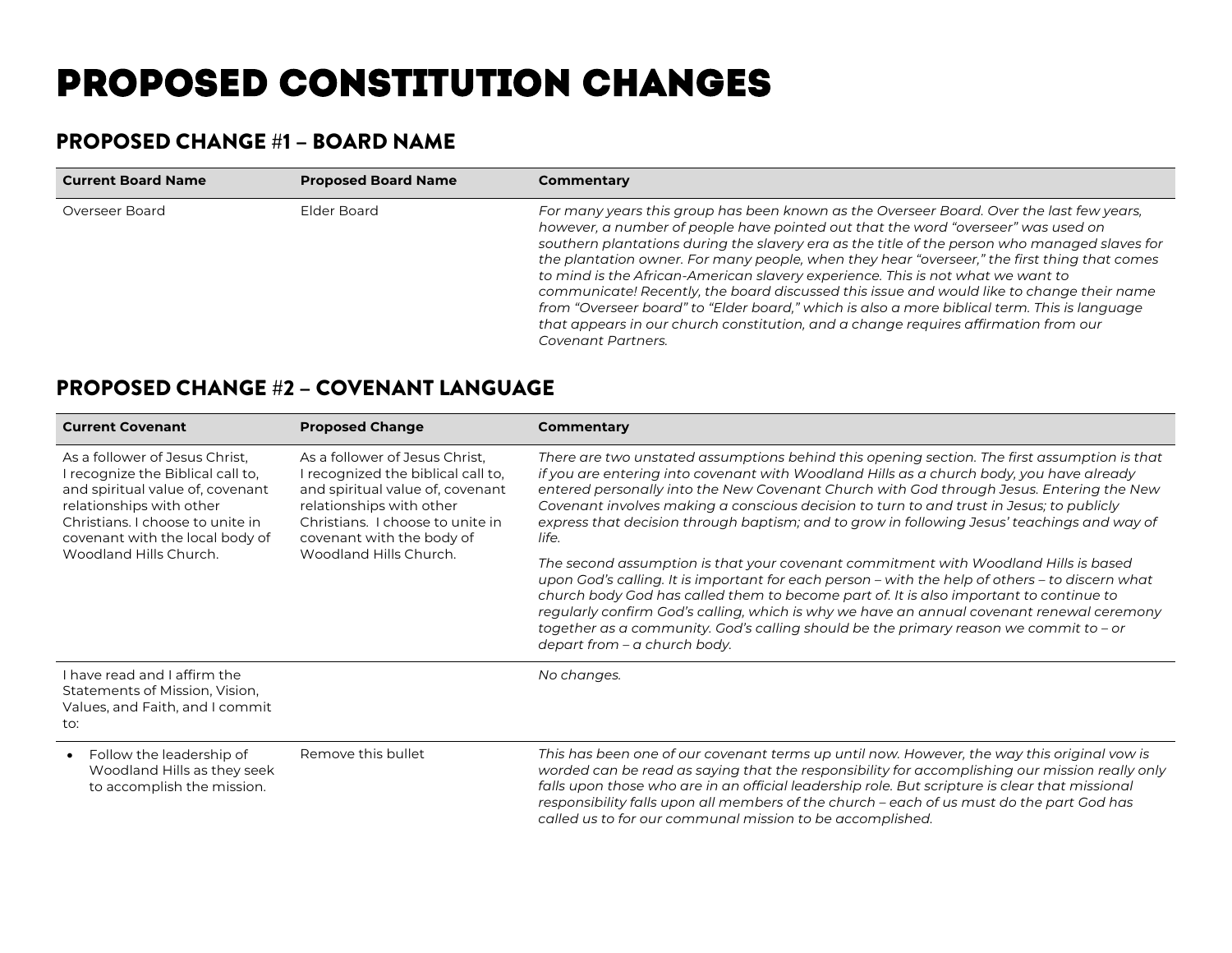| Live a life that is consistent<br>with scripture.                                                                                                                                                                                                                | • Aspire Seek to live a life that is<br>consistent with the life.<br>teachings and example of<br>Jesus as revealed in Scripture.                                                                                                                                                                                                | Being transformed into a person who reflects the radical agape-love of Jesus toward God,<br>others, ourselves, and creation is the ultimate aspiration of the Christian life. We come to<br>know this way of life in the example and teachings of Jesus recorded in the Bible. To live out<br>this commitment, Woodland Hills must be a community that recognizes the inspiration and<br>authority of Scripture and, therefore, the value of biblical literacy (II Timothy 3:16-17). Through<br>regularly engaging with Scripture, we aspire to learn and live into the ways of Jesus both<br>individually and, together, as a community.                                                                                                                                                                                                                                                                |
|------------------------------------------------------------------------------------------------------------------------------------------------------------------------------------------------------------------------------------------------------------------|---------------------------------------------------------------------------------------------------------------------------------------------------------------------------------------------------------------------------------------------------------------------------------------------------------------------------------|----------------------------------------------------------------------------------------------------------------------------------------------------------------------------------------------------------------------------------------------------------------------------------------------------------------------------------------------------------------------------------------------------------------------------------------------------------------------------------------------------------------------------------------------------------------------------------------------------------------------------------------------------------------------------------------------------------------------------------------------------------------------------------------------------------------------------------------------------------------------------------------------------------|
| • Use my spiritual gifts in<br>ministry inside and/or<br>outside our church body.                                                                                                                                                                                | • Seek out ways to sacrificially<br>use my spiritual gift(s) by<br>serving in ministry within<br>and/or beyond the church<br>body.                                                                                                                                                                                              | Every person who has entered into covenant relationship with Jesus has been graciously<br>given spiritual gifts by the Holy Spirit (I Corinthians 12:4-14). This means that all followers of<br>Jesus are ministers – no one in the Kingdom is a mere spectator! Spiritual gifts are to be used<br>in humility and self-sacrificial love for the primary purpose of blessing others. Certain gifts will<br>be used for encouraging and building up fellow believers within one's Christian community,<br>while others will be used to actively love and minister to those outside of the community. In<br>making this commitment, we are agreeing to discover how God has uniquely gifted us. Then,<br>depending upon the spiritual gifts and specific calling we've been given, we commit to<br>intentionally look for ways to serve others, both within the Woodland Hills community and<br>beyond it. |
| • Support the ministry of<br>Woodland Hills Church<br>through prayer, attendance<br>and (as the Lord leads)<br>finances.                                                                                                                                         | • Actively partner with and<br>support the body of<br>Woodland Hills Church<br>through prayer, learning,<br>participation, and finances as,<br>together, we seek to become<br>a community of mature<br>followers of Jesus.                                                                                                      | As human beings, we naturally express our values and priorities through the ways we choose<br>to direct our time, energy, and resources. Prayer, learning and participation represent love-<br>gifts of our time. Financial support represents a love-gift of our resources. As we actively<br>pursue these things together as a community, we learn to love together (Hebrews 10:25). Each<br>of the elements of this commitment can be expressed, regardless of where a person lives. For<br>example, for those who live in St. Paul and the surrounding area, participation and learning<br>may come primarily through in-person attendance at weekend services, classes and other<br>events hosted at our building. For those who live elsewhere, participation and learning will<br>come primarily through experiencing weekend services, classes and other events in online<br>formats.            |
| Practice right-relatedness<br>with God and others by<br>maintaining relationships<br>characterized by covenant<br>trust and faithfulness; by<br>avoiding dissention, gossip<br>and self-centeredness; and<br>by doing all I can to heal<br>broken relationships. | • Strive to practice right<br>relatedness with God and<br>others by pursuing spiritual<br>friendships, by maintaining<br>relationships that are<br>characterized by covenant<br>trust and faithfulness, by<br>avoiding dissention, gossip,<br>and self-centeredness, and<br>by doing all I can to heal<br>broken relationships. | Jesus taught us that the two primary terms of our covenant relationship with God are to<br>radically love God and love others (Matt 22:36-40). As we see in numerous passages in<br>Scripture, the health of our relationship with God is connected to the health of our<br>relationships with each other (Matt 5:23-24; I John 2:9-11). By making this commitment, we<br>promise to strive for "right-relatedness" in all our relationships. This will include practicing the<br>things that make for healthy relationships, avoiding the things that harm relationships, and<br>becoming experts in healing and reconciling broken relationships. One of the primary ways<br>we grow in right-relatedness is by forming intentional spiritual friendships that provide a<br>context for mutual spiritual and relational growth through encouragement, challenge, and<br>accountability.                |
|                                                                                                                                                                                                                                                                  | • Seek to live a missionally-<br>oriented life that includes<br>modelling and sharing the<br>love and message of Jesus<br>with a hurting world.                                                                                                                                                                                 | In his final words recorded in the Gospel of Matthew, Jesus instructs his followers to live as a<br>missional people who bring the words, ways and love of Jesus to every corner of the world<br>(Matt 28:18-20). In making this final commitment, we recognize that the term "missionary" is<br>not only reserved for those who God calls overseas. Rather, all of us are to serve as<br>missionaries wherever we currently reside. Jesus has called us to live as a counter-cultural<br>community that focuses on loving and meeting the needs of those around us who do not yet<br>know Jesus (Matt 25:31-46; James 1:27). In light of this, we commit to exploring ways of living<br>out this missional calling of Jesus, individually and collectively, as we learn to love together.                                                                                                               |